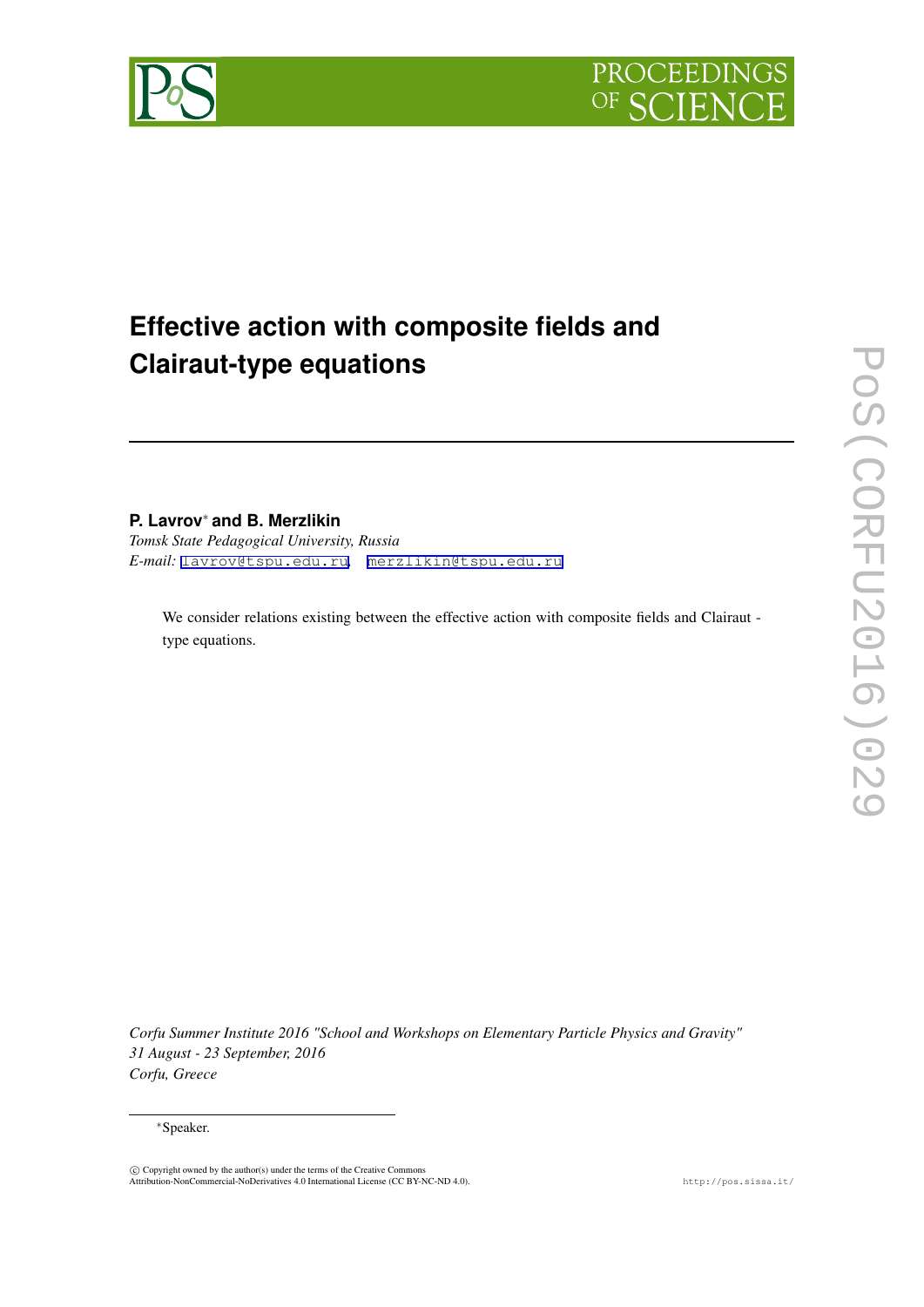# <span id="page-1-0"></span>1. Introduction

The approach to Quantum Field Theory based on concept of effective action with composite fields has been proposed by Cornwell, Jackiw and Tomboulis in 1974 [[1](#page-9-0)] to improve consideration of physically important phenomena which cannot be easily seen in the perturbation series. Examples are the spontaneous symmetry violation, bound states and so on. An approximation scheme was needed that preserves some of the nonlinear features of the field theory. The original proposal dealt with the non-gauge systems. Later in [\[2\]](#page-9-0) the extension to gauge systems has been proposed. An important fact concerning the effective action with composite fields has been found in gauge systems namely its gauge independence on-shell.

The functional renormalization group approach to Quantum Field Theory proposed by Wetterich [\[3,](#page-9-0) [4](#page-9-0)] in the beginning of 90th presents an attempt to construct a quantization method beyond the perturbation theory by modeling expected behavior of propagators in infra-red region. This is achieved by adding regulator actions to the total action of the original theory. The regulator actions are quadratic in fields to modify the propagators. In gauge theories they violate the BRST symmetry. In its turn it leads to gauge dependence problem within the original functional renormalization group approach. The gauge dependence problem has been analyzed in details in the paper [[5](#page-9-0)]. It was proven that the effective action in gauge theories in the framework of functional renormalization group approach does depend on the gauge fixing even on-shell. Later in [[6](#page-10-0)] we have found the explicit form of the effective action for an Abelian gauge model in class of linear gauges and confirmed the gauge dependence on-shell. Moreover we have proposed new formulation of the method preserving its attractive features. The formulation is based on the idea to consider regulator actions as composite fields. It leads to the known fact that the effective action with composite fields is gauge independent on-shell defining by its extremum. Therefore the study of effective action with composite fields appears to be important. It was recently realized [[7](#page-10-0)] that in this study the Clairaut-type equations play very important role. Main goal of our review is to consider relations between the effective action with composite fields and Clairaut-type equations.

# 2. Clairaut-type equations

In a theory of ordinary differential equations a Clairaut equation belongs to class of non-linear first order differential equation of the form

$$
y - y'x = \psi(y'),\tag{2.1}
$$

where  $y = y(x)$ ,  $y' = dy/dx$  and  $\psi = \psi(z)$  is a real function of *z*. It is well-known that the general solution to the Clairaut equation (2.1) is the family of straight line functions given by

$$
y(x) = Cx + \psi(C), \tag{2.2}
$$

where  $C$  is a real constant. The so-called singular solution is defined by the equation

$$
\psi'(z) + x = 0, \quad z = y', \tag{2.3}
$$

if a solution to this equation exists in the form  $z = \varphi(x)$  with a real function  $\varphi$  of x. Then

$$
y(x) = x\phi(x) + \psi(\phi(x))
$$
\n(2.4)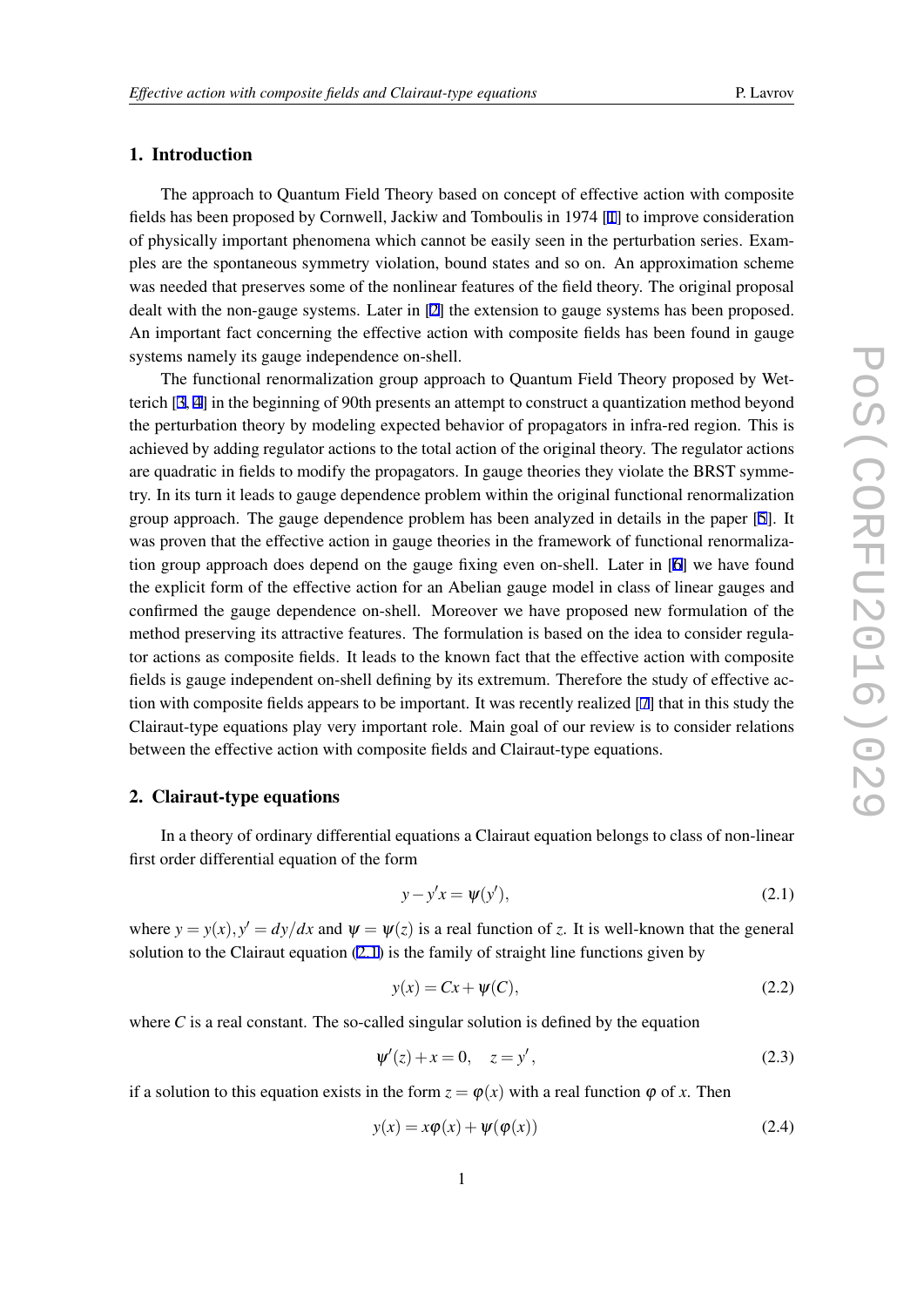presents the singular solution to the equation ([2.1](#page-1-0)).

In connection with the Clairaut equation  $(2.1)$  it needs to note that there exists a lot of functions  $\psi$  for which the singular solution can be constructed.

In theory of partial differential equations a Clairaut equation is defined by the first-order partial differential equation

$$
y - y'_i x^i = \psi(y'),
$$
 (2.5)

which is also known as the Clairaut equation. Here  $y = y(x)$  is a real function of variables  $x \in \mathbb{R}^n$ ,  $x = \{x^1, x^2, ..., x^n\}$ ,  $\psi = \psi(z)$  is a real function of variables  $z = \{z_1, z_2, ..., z_n\}$  and the notation

$$
y_i' = \partial_i y(x) \equiv \frac{\partial y(x)}{\partial x^i},
$$
\n(2.6)

is used. In terms of new function  $z_i = z_i(x) = y'_i(x)$  the equation (2.5) rewrites

$$
y - z_i x^i = \psi(z). \tag{2.7}
$$

Differentiation with respect to  $x^i$  leads to the system of differential equations

$$
\frac{\partial z_j}{\partial x^i} \left( \frac{\partial \psi}{\partial z_j} + x^j \right) = 0, \quad i = 1, 2, ..., n. \tag{2.8}
$$

In the case of the Hessian matrix vanishing  $H_{ij} = 0$  where

$$
H_{ij} = \frac{\partial z_j}{\partial x^i} = \frac{\partial^2 y}{\partial x^i \partial x^j},\tag{2.9}
$$

one has  $z_i = C_i$  = const. Therefore the solution to the Clairaut equation is the family of linear functions

$$
y(x) = C_i x^{i} + \psi(C), \quad C = \{C_1, C_2, ..., C_n\}.
$$
 (2.10)

Consider the case when

$$
\frac{\partial \psi}{\partial z_j} + x^j = 0, \quad j = 1, 2, \dots, n. \tag{2.11}
$$

If there are any real solutions to these equations

$$
z_j = \varphi_j(x), \quad j = 1, 2, ..., n,
$$
\n(2.12)

then the singular solution to the Clairaut equation is

$$
y(x) = \varphi_i(x)x^i + \psi(\varphi(x)).
$$
\n(2.13)

Here it should be noted that in the available scientific literature only a few examples of  $\psi$  is known when the singular solutions can be constructed.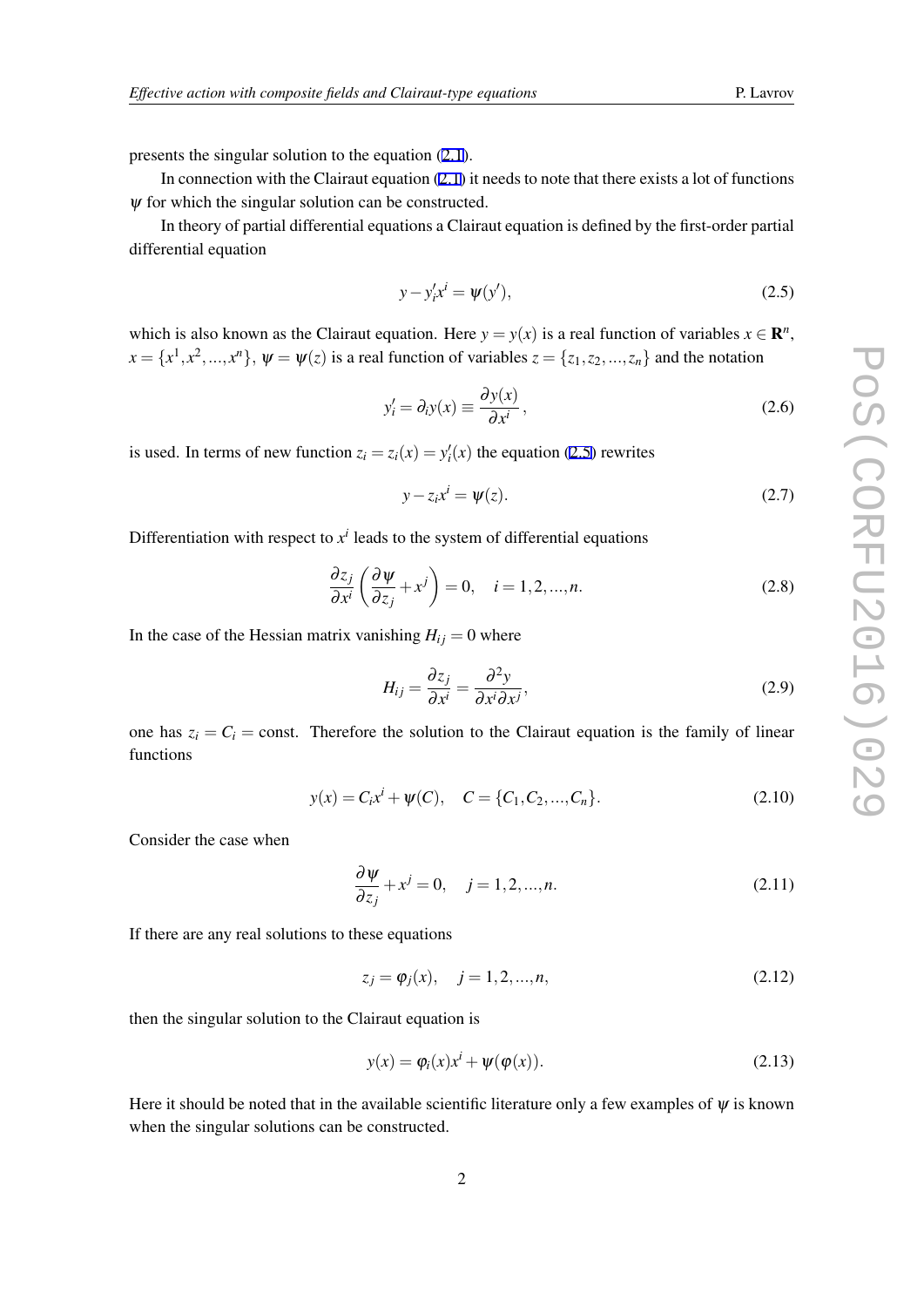<span id="page-3-0"></span>We have found two new types of  $\psi(z)$  when the singular solutions to the Clairaut - type equation admits the singular solutions:

$$
a) \psi(z) = -\alpha (z_1 z_2 \cdots z_n)^\beta, \qquad (2.14)
$$

$$
b)\,\,\psi(z) = \alpha \ln(1 - a^i z_i)\,,\tag{2.15}
$$

where  $\alpha, \beta$  and  $a^i, i = 1, 2, ..., n$  are real constants.

In the case of a) it was known  $([8])$  $([8])$  $([8])$  the singular solutions when

- $n = 2, \beta = 1, \alpha = -1$
- $n = 3, \beta = 1, \alpha = -1$
- $\beta = 1/(n+1), \alpha = -(n+1)$

The case b) is most important for QFT with composite fields. We didn't find in scientific literature appropriate singular solutions of Clairaut equation in this case at all.

The singular solution in the case a) includes all known examples of choice  $\psi$  listed above and has the form

a) 
$$
y(x) = \alpha(n\beta - 1) \left( \prod_{i=1}^{n} \frac{x^{i}}{\alpha \beta} \right)^{\frac{\beta}{n\beta - 1}}
$$
. (2.16)

In the case b) the singular solution is described with the help of constants  $b_i$ ,  $(i = 1, 2, ..., n)$  as

$$
y(x) = b_i x^i - \alpha \ln(b_i x^i) - \alpha + \alpha \ln \alpha,
$$
\n(2.17)

where the constant vector  $b = \{b_1, b_2, ..., b_n\}$  satisfies the condition  $b_i a^i = 1$ . The solution (2.17) can be considered as a new one in the theory of partial differential Clairaut equations.

We can consider the functional Clairaut-type equations. Let  $\Gamma = \Gamma[F]$  be a functional of fields  $F^m = F^m(x)$ ,  $m = 1, 2, ..., N$ , which are real integrable functions of real variables  $x \in \mathbb{R}^n$ . We use the notion of *functional Clairaut-type equations* for the equations of the form

$$
\Gamma - \frac{\delta \Gamma}{\delta F^m} F^m = \Psi \left[ \frac{\delta \Gamma}{\delta F} \right],\tag{2.18}
$$

where  $\Psi = \Psi[Z]$  is a given real functional of real variables  $Z_m = Z_m(x)$ ,  $m = 1, 2, ..., N$ . Here the following notation

$$
\frac{\delta \Gamma}{\delta F^m} F^m = \int d^n x \frac{\delta \Gamma}{\delta F^m(x)} F^m(x) \tag{2.19}
$$

is used. The functional derivatives are defined by the rule

$$
\frac{\delta F^m(x)}{\delta F^k(y)} = \delta_k^m \delta(x - y).
$$
\n(2.20)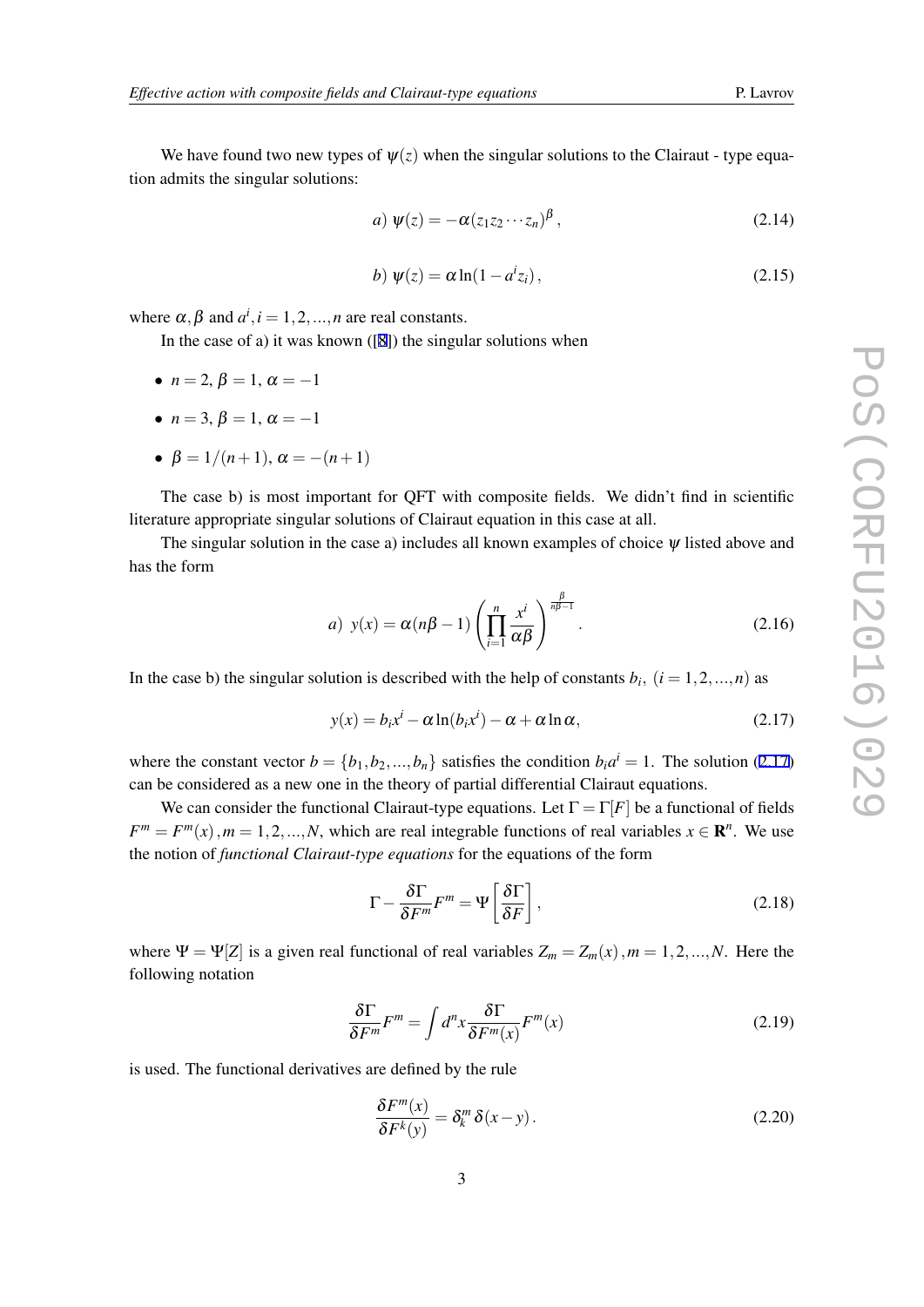In the available scientific literature we didn't find discussions concerning functional Clasirauttype equations. Nevertheless we may use the experience obtained in the case of ordinary and partial differential equations to consider some solutions to the equation ([2.18\)](#page-3-0).

Let  $Z_m(x) = \delta \Gamma / \delta F^m(x)$  be new unknown functions of *x*. Then

$$
\Gamma - Z_m F^m = \Psi[Z]. \tag{2.21}
$$

Varying this equation with respect to  $F<sup>n</sup>(y)$  we have

$$
\int dx \frac{\delta Z_m(x)}{\delta F^n(y)} \left[ \frac{\delta \Psi[Z]}{\delta Z_m(x)} + F^m(x) \right] = 0.
$$
\n(2.22)

If  $\delta Z_m(x)/\delta F^n(y) = 0$ , then

$$
\Gamma = C_m F^m + \Psi[C], \quad C_m = \text{const}, \quad m = 1, 2, ..., N \tag{2.23}
$$

are solutions for any set of  ${C_m}$ . The singular solutions (if exist) should be found from the functional system of equations

$$
\frac{\delta \Psi[Z]}{\delta Z_m(x)} + F^m(x) = 0, \quad m = 1, 2, ..., N. \tag{2.24}
$$

# 3. Legendre transformations and Clairaut-type equations

Let us consider a field model which is described by a non-degenerate action,  $S[\phi]$ , of the scalar field  $\phi = \phi(x)$ . The generating functional of the Green functions,  $Z[J]$ , and the generating functional of the connected Green functions,  $W[J]$ , are defined in the standard way

$$
Z[J] = \int \mathscr{D}\phi \; e^{i(S[\phi] + J\phi)} = e^{iW[J]}, \tag{3.1}
$$

where  $J = J(x)$  is usual source to  $\phi$  and  $J\phi = \int dx J(x)\phi(x)$ . The effective action,  $\Gamma = \Gamma[\Phi]$ , is introduced by the Legendre transformation of *W*[*J*]

$$
\Gamma[\Phi] = W[J] - J\Phi, \tag{3.2}
$$

$$
\frac{\delta W[J]}{\delta J(x)} = \Phi(x), \qquad \frac{\delta \Gamma[\Phi]}{\delta \Phi(x)} = -J(x). \tag{3.3}
$$

Eliminating the source *J* one obtains the equation ( $\Gamma = \Gamma[\Phi]$ )

$$
\Gamma - \frac{\delta \Gamma}{\delta \Phi} \Phi = W \left[ -\frac{\delta \Gamma}{\delta \Phi} \right],
$$
\n(3.4)

which has exactly the form of functional Clairaut-type equation. The practical application requires solving the equation for  $W[J]$ . The standard way to find a solution to this equation is related to using the perturbation theory. In the tree approximation,  $\Gamma[\Phi] = \Gamma^{(0)}[\Phi]$ , it follows  $\Gamma^{(0)}[\Phi] = S[\Phi]$ . In the one-loop approximation,  $\Gamma[\Phi] = S[\Phi] + \Gamma^{(1)}[\Phi]$ , one derives

$$
\Gamma^{(1)}[\Phi] = \frac{i}{2} \operatorname{Tr} \ln S''[\Phi], \quad S''[\Phi](x, y) = \frac{\delta^2 S[\Phi]}{\delta \Phi(x) \delta \Phi(y)} \tag{3.5}
$$

In fact, specific features of the Clairaut-type equation disappear within the perturbation expansion.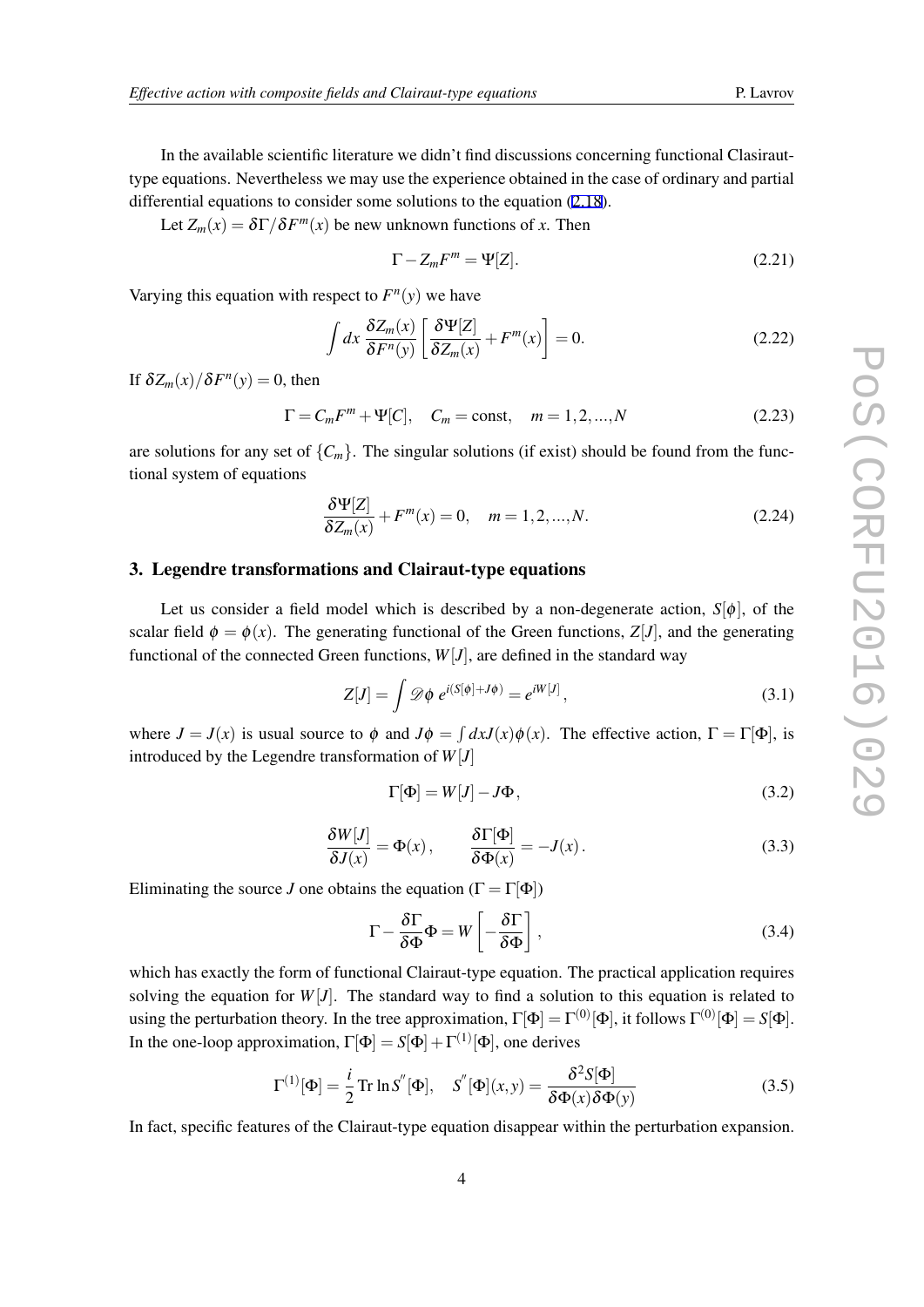## 4. Effective action with composite fields

Consider now an approach to QFT based on concept of composite fields. The starting point of such the approach is the generating functional of Green functions  $Z[J,K]$ ,

$$
Z[J,K] = \int \mathscr{D}\phi \ e^{i(S[\phi] + J\phi + KL(\phi))} = e^{iW[J,K]}, \tag{4.1}
$$

where  $W = W[J,K]$  is the generating functional of connected Green functions. Here  $J = J(x)$  and  $K = K(x, y)$  are sources to field  $\phi = \phi(x)$  and composite field  $L(\phi) = L(\phi)(x, y)$ , respectively, and the notation  $KL(\phi) = \int dx dy K(x, y) L(\phi)(x, y)$  is used. Let  $L(\phi)(x, y)$  depend quadratically on the field ϕ

$$
L(\phi)(x, y) = \frac{1}{2}\phi(x)\phi(y).
$$
 (4.2)

The effective action with composite field,  $\Gamma = \Gamma[\Phi, F]$ , is defined by using the double Legendre transformation

$$
\Gamma[\Phi, F] = W[J, K] - J\Phi - K\left(L(\Phi) + \frac{1}{2}F\right),\tag{4.3}
$$

$$
\frac{\delta W[J,K]}{\delta J(x)} = \Phi(x), \qquad \frac{\delta W[J,K]}{\delta K(x,y)} = L(\Phi)(x,y) + \frac{1}{2}F(x,y), \qquad (4.4)
$$

$$
\frac{\delta\Gamma[\Phi,F]}{\delta\Phi(x)} = -J(x) - \int dyK(x,y)\Phi(y), \qquad \frac{\delta\Gamma[\Phi,F]}{\delta F(x,y)} = -\frac{1}{2}K(x,y), \qquad (4.5)
$$

Eliminating the sources *J* and *K* one obtains the equation

$$
\Gamma - \frac{\delta \Gamma}{\delta \Phi} \Phi - \frac{\delta \Gamma}{\delta F} F = W \left[ -\frac{\delta \Gamma}{\delta \Phi} + 2 \frac{\delta \Gamma}{\delta F} \Phi, -2 \frac{\delta \Gamma}{\delta F} \right] - 2 \frac{\delta \Gamma}{\delta F} L(\Phi). \tag{4.6}
$$

Since the right-hand side of the last equation depends on the fields  $\Phi$  not only through derivatives of functional  $\Gamma = \Gamma[\Phi, F]$ , the equation (4.6) does not belong to the Clairaut-type equation.

But, the one-loop approximation for the effective action with composite field,  $\Gamma^{(1)} = \Gamma^{(1)}[\Phi, F]$ , by itself satisfies the equation

$$
\Gamma^{(1)} - \frac{\delta \Gamma^{(1)}}{\delta F} F = \frac{i}{2} \operatorname{Tr} \ln \left( S''[\Phi] - 2 \frac{\delta \Gamma^{(1)}}{\delta F} \right),\tag{4.7}
$$

being exactly the Clairaut-type with respect to field *F* wherein the variable Φ should be considered as a parameter.

The solution to this equation has been proposed in [\[1\]](#page-9-0)

$$
\Gamma^{(1)}[\Phi, F] = \frac{1}{2} \text{Tr} \left( F S''[\Phi] \right) - \frac{i}{2} \text{Tr} \ln \left( iF \right) - \frac{i}{2} \delta(0). \tag{4.8}
$$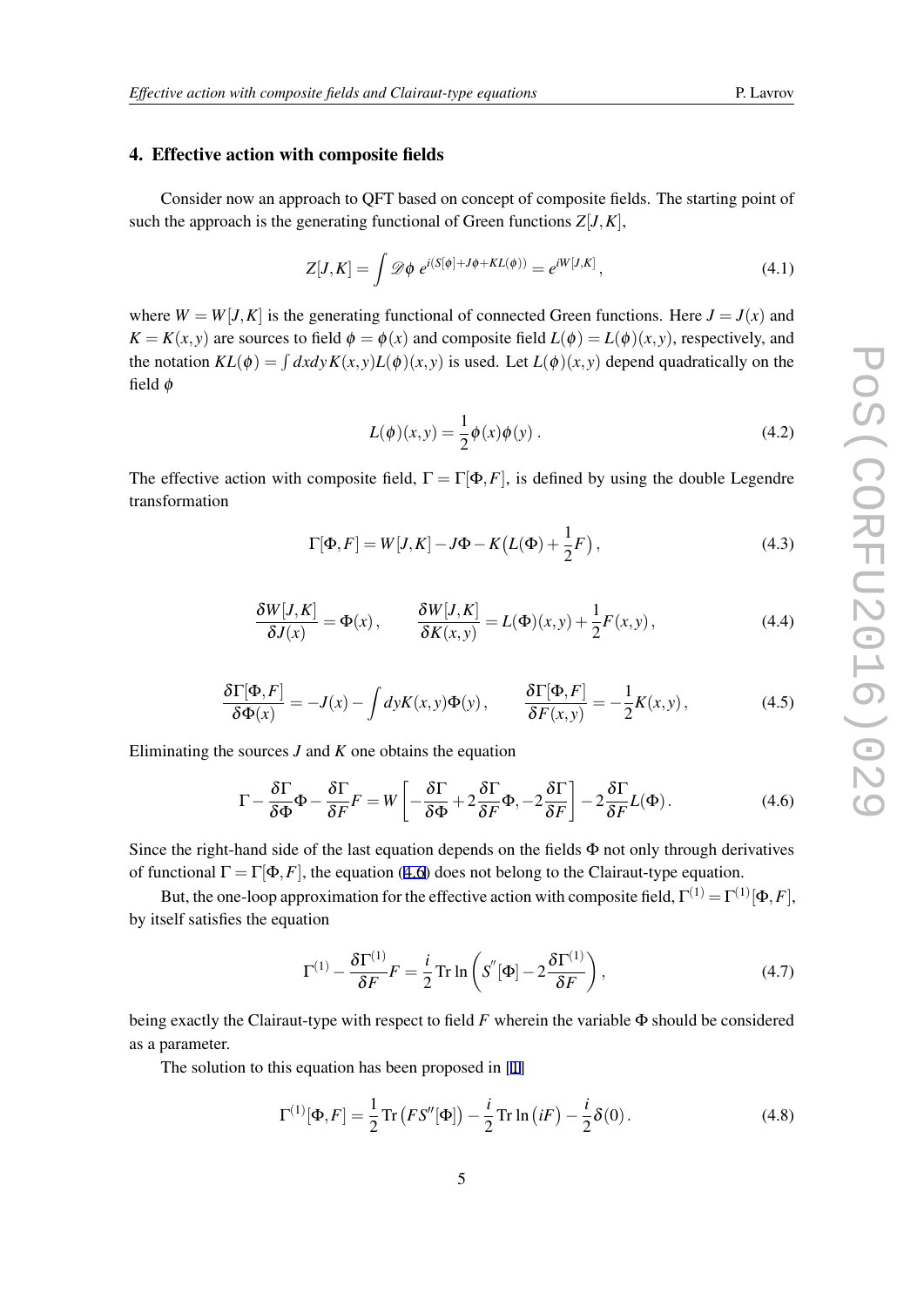#### 5. One loop effective action with composite fields

In real physical situation the number of fields is more then one. It needs to generalize the results obtained in [[1](#page-9-0)] to the case of a field model described by a set of scalar bosonic fields  $\phi^A(x)$ ,  $A = 1, ..., N$ , with a classical non-degenerate action  $S[\phi]$ . Let  $L^i(\phi) = L^i(\phi)(x, y)$ ,  $i = 1, 2, ..., M$ , be composite non-local fields,

$$
L^{i}(\phi)(x, y) = \frac{1}{2} \mathscr{A}_{AB}^{i} \phi^{A}(x) \phi^{B}(y) , \qquad (5.1)
$$

where  $\mathcal{A}_{AB}^i = \mathcal{A}_{BA}^i$  are constants. The generating functional of Green functions,  $Z[J,K]$ , is given by the following path integral

$$
Z[J,K] = \int \mathcal{D}\phi e^{i(S[\phi] + J_A \phi^A + K_i L^i(\phi))} = e^{iW[J,K]}, \qquad (5.2)
$$

where  $K_i = K_i(x, y)$ ,  $i = 1, 2, ..., M$ , are sources to composite fields  $L^i(\phi)(x, y)$ .

$$
J_A \phi^A = \int dx J_A(x) \phi^A(x), \quad K_i L^i(\phi) = \int dx dy K_i(x, y) L^i(\phi)(x, y). \tag{5.3}
$$

From the definition of  $Z[J,K]$  the following relations hold

$$
\frac{1}{2} \mathscr{A}_{AB}^j \frac{\delta^2 Z[J,K]}{\delta J_A(x) \delta J_B(y)} = i \frac{\delta Z[J,K]}{\delta K_j(x,y)}, \quad j = 1,2,...,N,
$$
\n(5.4)

or, in terms of the functional  $W[J,K]$ ,

$$
\frac{1}{2} \mathscr{A}_{AB}^j \left[ -i \frac{\delta^2 W[J, K]}{\delta J_A(x) \delta J_B(y)} + \frac{\delta W[J, K]}{\delta J_A(x)} \frac{\delta W[J, K]}{\delta J_B(y)} \right] = \frac{\delta W[J, K]}{\delta K_j(x, y)}.
$$
\n(5.5)

We define the average fields  $\Phi^A(x)$  and composite fields  $F^i(x, y)$  as follows

$$
\frac{\delta W[J,K]}{\delta J_A(x)} = \Phi^A(x), \quad \frac{\delta W[J,K]}{\delta K_i(x,y)} = L^i(\Phi)(x,y) + \frac{1}{2}F^i(x,y).
$$
\n(5.6)

The effective action with composite fields,  $\Gamma = \Gamma[\Phi, F]$ , is defined by using the double Legendre transformation of  $W[J,K]$ ,

$$
\Gamma[\Phi, F] = W[J, K] - J_A \Phi^A - K_i (L^i(\Phi) + \frac{1}{2} F^i).
$$
 (5.7)

One can eliminate the sources using

$$
\frac{\delta\Gamma[\Phi,F]}{\delta\Phi^A(x)} = -J_A(x) - \int dy K_i(x,y) \mathscr{A}_{AB}^i \Phi^B(y), \qquad (5.8)
$$

$$
\frac{\delta\Gamma[\Phi,F]}{\delta F^i(x,y)} = -\frac{1}{2}K_i(x,y). \tag{5.9}
$$

The basic relations (5.4), (5.5) rewritten in terms of  $\Gamma[\Phi, F]$  read

$$
F^{j}(x, y) - i(G^{-1})^{AB}(x, y)\mathscr{A}_{AB}^{j} = 0,
$$
\n(5.10)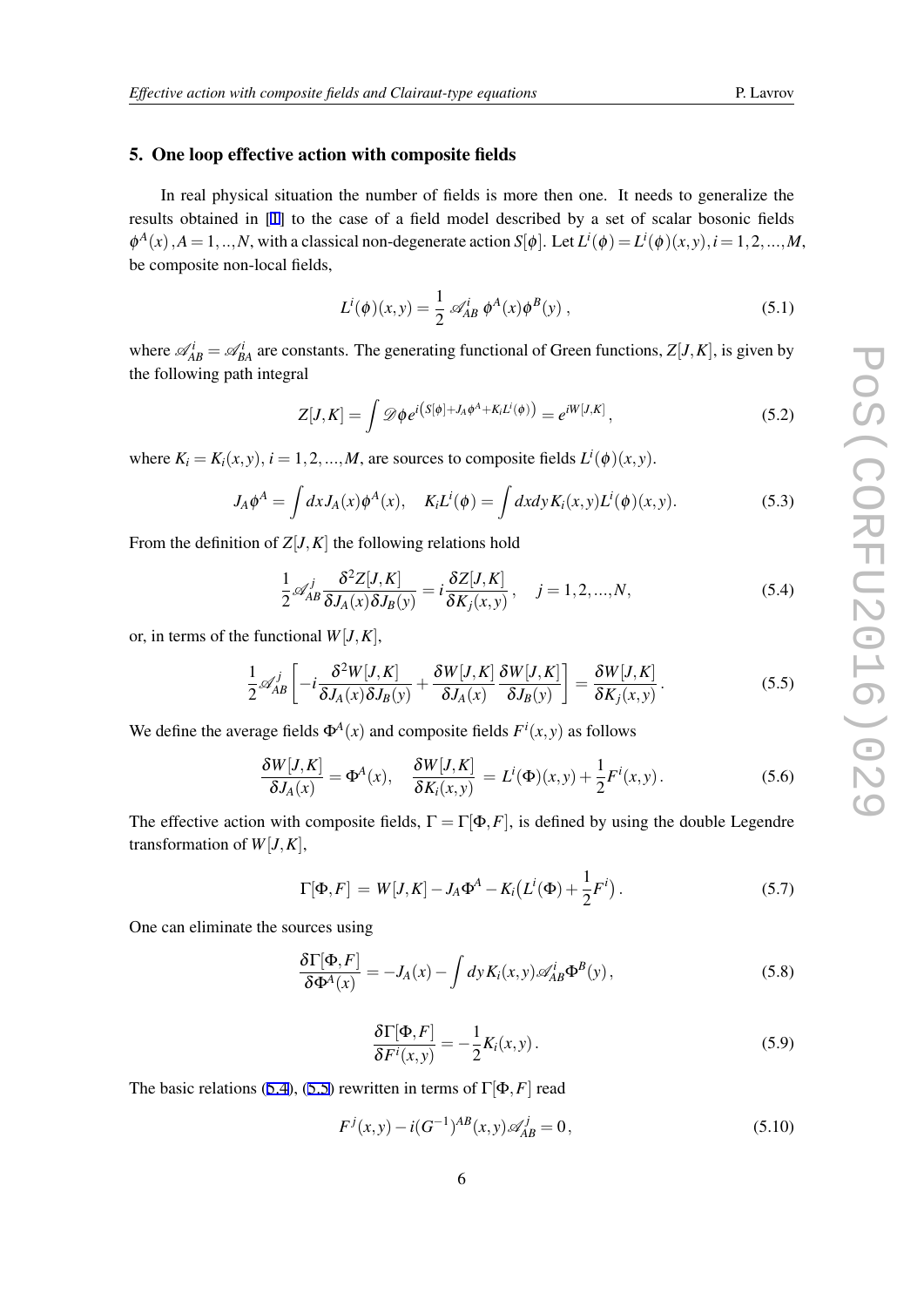where  $(G^{-1})$  is the matrix inverse to  $G$ ,

$$
G = \{G_{AB}(x, y)\}, \quad G_{AB}(x, y) = \Gamma''_{AB}[\Phi, F](x, y) - 2\frac{\delta \Gamma[\Phi, F]}{\delta F^i(x, y)} \mathscr{A}^i_{AB},
$$
(5.11)

and we have used the notation

$$
\Gamma''_{AB}[\Phi, F](x, y) = \frac{\delta^2 \Gamma[\Phi, F]}{\delta \Phi^A(x) \delta \Phi^B(y)}.
$$
\n(5.12)

In the one-loop approximation,  $\Gamma[\Phi, F] = S[\Phi] + \Gamma^{(1)}[\Phi, F]$ , the equation for one-loop contribution,  $\Gamma^{(1)}$ , to the effective action can be found in the form

$$
\Gamma^{(1)} - \frac{\delta \Gamma^{(1)}}{\delta F^i} F^i = \frac{i}{2} \operatorname{Tr} \ln \left( S''_{AB} [\Phi] - 2 \frac{\delta \Gamma^{(1)}}{\delta F^i} \mathscr{A}_{AB}^i \right),\tag{5.13}
$$

being the exact functional Clairaut-type equation with respect to fields *F <sup>i</sup>* wherein the variables Φ*<sup>A</sup>* should be considered as parameters.

The difference between this equation and the equation appearing in the case of one field  $\Phi$  is the same as between the ordinary differential Clairaut equation and the partial differential Clairaut equation.

# 6. Solution to the functional Clairaut-type equations

To solve the basic equation (5.13) we introduce new functions  $Z_i(x, y)$ 

$$
\frac{\delta\Gamma[\Phi,F]}{\delta F^i(x,y)} = Z_i(x,y),\tag{6.1}
$$

and then we have

$$
\Gamma^{(1)} = Z_i F^i + \frac{i}{2} \operatorname{Tr} \ln Q,\tag{6.2}
$$

where the matrix  $Q = \{Q_{AB}(x, y)\}$  is defined as

$$
Q_{AB}(x, y) = S''_{AB}[\Phi](x, y) - 2Z_i(x, y)\mathscr{A}_{AB}^i.
$$
 (6.3)

Varying the functional  $\Gamma^{(1)}$  with respect to  $F^i$  we obtain

$$
\delta\Gamma^{(1)} = \delta Z_i F^i + Z_i \delta F^i + \frac{i}{2} \text{Tr} Q^{-1} \delta Q, \qquad (6.4)
$$

where  $Q^{-1}$  is the inverse to  $Q$ ,

$$
\int dz (Q^{-1})^{AC}(x,z)Q_{CB}(z,y) = \delta_B^A \delta(x-y). \tag{6.5}
$$

Taking into account the explicit form of *QAB* one obtains

$$
\int dz dz' \frac{\delta Z_i(z, z')}{\delta F^j(x, y)} \left[ F^i(z, z') - i(Q^{-1})^{AB}(z, z') \mathscr{A}_{BA}^i \right] = 0. \tag{6.6}
$$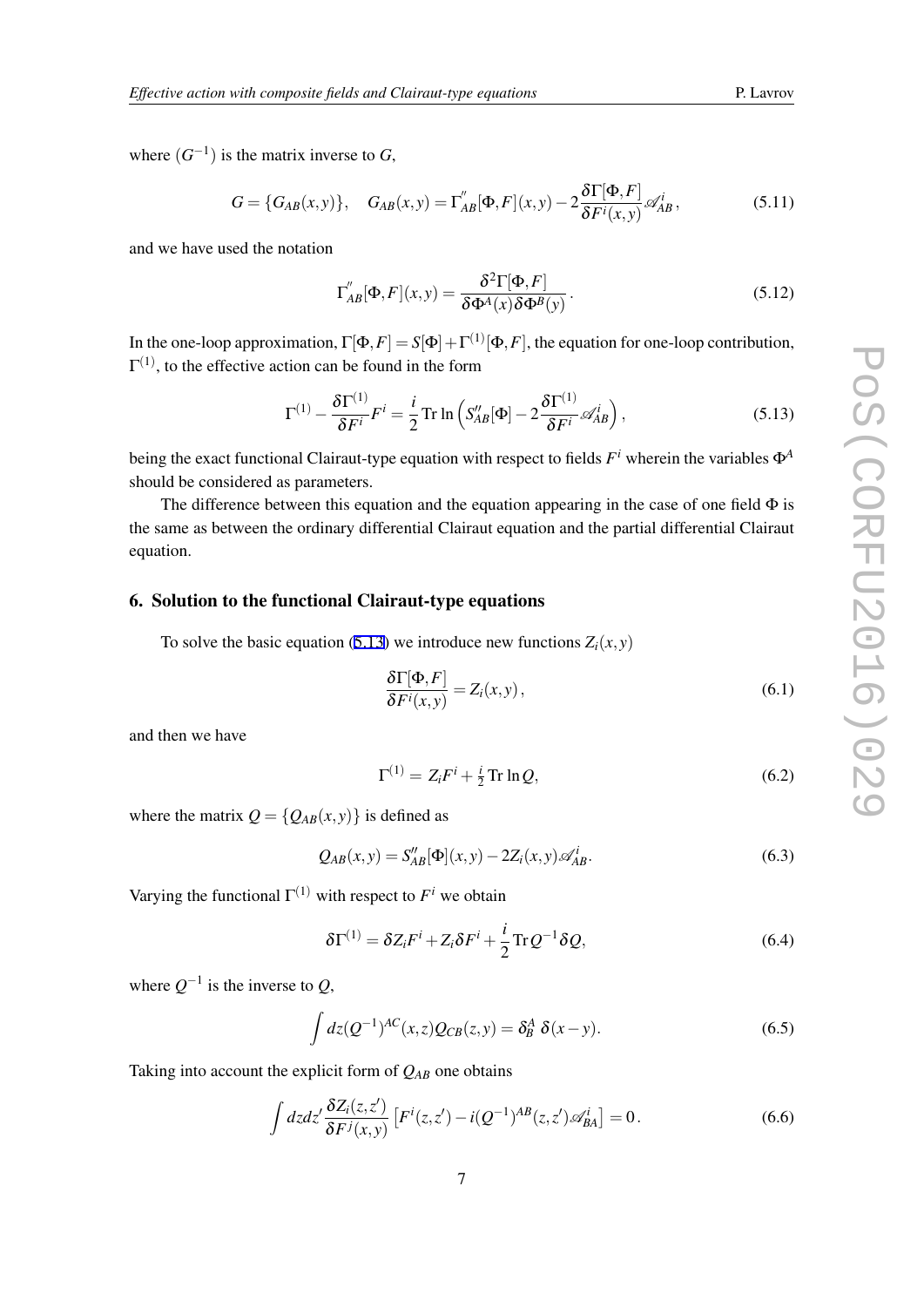Thus the equation defining non-trivial functions  $Z_i(x, y)$  reads

$$
F^{j}(x,y) - i(Q^{-1})^{AB}(y,x)\mathscr{A}_{BA}^{j} = 0, \quad \left(Q_{AB}(x,y) = S''_{AB}[\Phi](x,y) - 2Z_{i}(x,y)\mathscr{A}_{AB}^{i}\right). \tag{6.7}
$$

Now we introduce a set of matrices  $\mathcal{B}_j = \{ \mathcal{B}_j^{AB} \}$  by the relations

$$
\mathscr{A}_{AB}^j \mathscr{B}_{j}^{CD} = \frac{1}{2} \left( \delta_A^C \delta_B^D + \delta_A^D \delta_B^C \right). \tag{6.8}
$$

Then we have

$$
F^{j}(x, y)\mathcal{B}_{j}^{AB} - i(Q^{-1})^{AB}(x, y) = 0.
$$
\n(6.9)

The matrices introduced obey the properties

$$
\mathcal{B}_j^{AB} \mathcal{A}_{BA}^i = \delta_j^i \quad \text{or} \quad \text{tr} \mathcal{B}_j \mathcal{A}^i = \delta_j^i, \tag{6.10}
$$

which lead to the restriction on parameters *N* and *M*

$$
\frac{1}{2}N(N+1) = M.
$$
\n(6.11)

This condition has a simple sense: in a given theory with the set of  $N$  fields  $\phi^A$  there exists exactly the  $(1/2)N(N+1)$  independent combinations of  $\phi^A \phi^B$ .

Then we can rewrite the equation for  $Z_i(x, y)$  in the form

$$
Z_i(x, y)\mathscr{A}_{AB}^i = \frac{1}{2}S_{AB}^{\prime\prime}[\Phi](x, y) - \frac{i}{2}(F^i\mathscr{B}_i)^{-1}_{AB}(x, y), \qquad (6.12)
$$

where

$$
\int dz (F^i \mathscr{B}_i)_{AC}^{-1}(x, z) (F^j(z, y) \mathscr{B}_j)^{CB} = \delta_A^B \delta(x - y).
$$
 (6.13)

It allows us to express the  $Z_iF^i$  as a functional of  $\Phi, F$  with the result

$$
Z_j F^j = \frac{1}{2} \operatorname{Tr} \left( (F^j \mathcal{B}_j) S''[\Phi] \right) - \frac{i}{2} \delta(0) N. \tag{6.14}
$$

Finally we find the one-loop effective action,  $\Gamma^{(1)}[\Phi, F]$ , in the form

$$
\Gamma^{(1)}[\Phi, F] = \frac{1}{2} \operatorname{Tr}\left( (F^j \mathscr{B}_j) S''[\Phi] \right) - \frac{i}{2} \operatorname{Tr} \ln\left( i (F^j \mathscr{B}_j) \right) - \frac{i}{2} \delta(0) N. \tag{6.15}
$$

We have studied the case with maximum number of composite fields,  $M = \frac{1}{2}$  $\frac{1}{2}N(N+1)$ , being quadratic in the given scalar fields  $\phi^A$ ,  $A = 1, ..., N$ . In a similar manner one can consider the situation when the number of composite fields is less the maximum one,  $L^i(\phi)(x, y) = \frac{1}{2} \mathcal{A}_{ab}^i \phi^a(x) \phi^b(y)$ ,  $i =$  $1, \ldots, M < \frac{1}{2}$  $\frac{1}{2}N(N+1)$ ,  $a=1,...,n < N$ . Now the matrix of second derivatives of the classical action,  $S''_{AB}[\Phi]$ , should be presented in the block form

$$
S_{AB}''[\Phi](x,y) = \left(\frac{S_{ab}''|S_{a\beta}''}{S_{\alpha b}''|S_{\alpha \beta}''}\right),\tag{6.16}
$$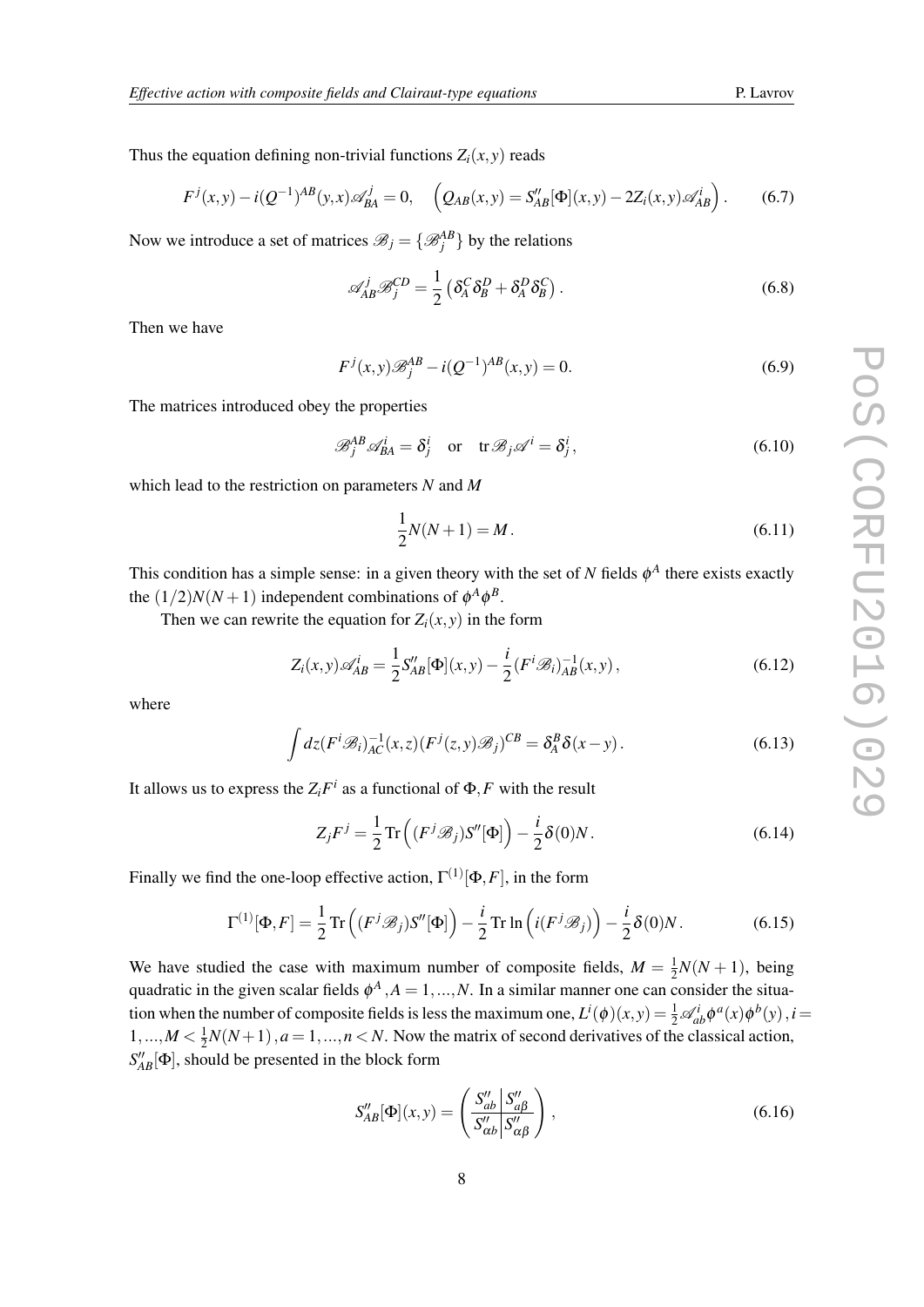<span id="page-9-0"></span>where  $a, b = 1, \ldots, n$  and  $\alpha, \beta = n+1, \ldots, N$ .

The equation for the one-loop contribution,  $\Gamma^{(1)}[\Phi, F]$ , to effective action takes the form

$$
\Gamma^{(1)} - \frac{\delta \Gamma^{(1)}}{\delta F^i} F^i = \frac{i}{2} \operatorname{Tr} \ln \left( \tilde{S}_{ab}'' - 2 \frac{\delta \Gamma^{(1)}}{\delta F^i} \mathscr{A}_{ab}^i \right) + \frac{i}{2} \operatorname{Tr} \ln S_{\alpha\beta}'' \,, \tag{6.17}
$$

where  $\tilde{S}''_{ab} = S''_{ab} - S''_{a\alpha} (S''^{-1})^{\alpha\beta} S''_{\beta b}$ . The solution reads

$$
\Gamma^{(1)}[\Phi, F] = \frac{1}{2} \text{Tr}\left( (F^j \mathscr{B}_j)^{ab} \tilde{S}_{bc}''[\Phi] \right) - \frac{i}{2} \text{Tr} \ln \left( i (F^j \mathscr{B}_j)^{ab} \right) + \tag{6.18}
$$

$$
+\frac{i}{2}\operatorname{Tr}\ln S''_{\alpha\beta}[\Phi]-\frac{i}{2}\delta(0)n.\tag{6.19}
$$

Here the matrixes  $\mathcal{B}_i^{ab}$  are introduced in the same manner as in previous case but for the  $\mathcal{A}_{ab}^i$  ones.

# 7. Conclusions

We have studied relations existing between the Legendre transformations in Quantum Field Theory and the functional differential equation for the effective action which has the form of functional Clairaut-type equation. We have found that specific features of this equation do not hold within the perturbation theory in a quantum field theory without composite operators.

Within the approach to Quantum Field Theory based on composite fields the perturbation expansion in one-loop approximation of the effective action leads exactly to a functional Clairauttype equation with a special type of the right-hand side.

Partial first-order differential equations of Clairaut-type were our preliminary step in the study of solutions to the problem. It was shown that in case when the right-hand side of the equation has the form inspired by the real situation in Quantum Field Theory with composite fields the solution to that functional Clairaut-type equation can be found with the help of algebraic manipulations only. As far as we know, the solutions found can be considered as a new result in the theory of partial first-order differential equations of Clairaut-type.

We have found an explicit solution to the functional Clairaut-type equation appearing in the Quantum Field Theory with composite fields to define one-loop contribution to the corresponding effective action.

## References

- [1] J. M. Cornwell, R. Jackiw, E. Tomboulis, *Effective action for composite operators*, Phys. Rev. D10 (1974) 2428.
- [2] P. M. Lavrov, *Effective action for composite fields in gauge theories*, Theor. Math. Phys. 82 (1990) 282.
- [3] C. Wetterich, *Averege action and the renormalization group equations*, Nucl. Phys. B352 (1991) 529.
- [4] C. Wetterich, *Exact evolution equation for the effective potential*, Phys. Lett. B301 (1993) 90.
- [5] P. M. Lavrov, I. L. Shapiro, *On the Functional Renormalization Group approach for Yang-Mills fields*, JHEP 1306 (2013) 086.